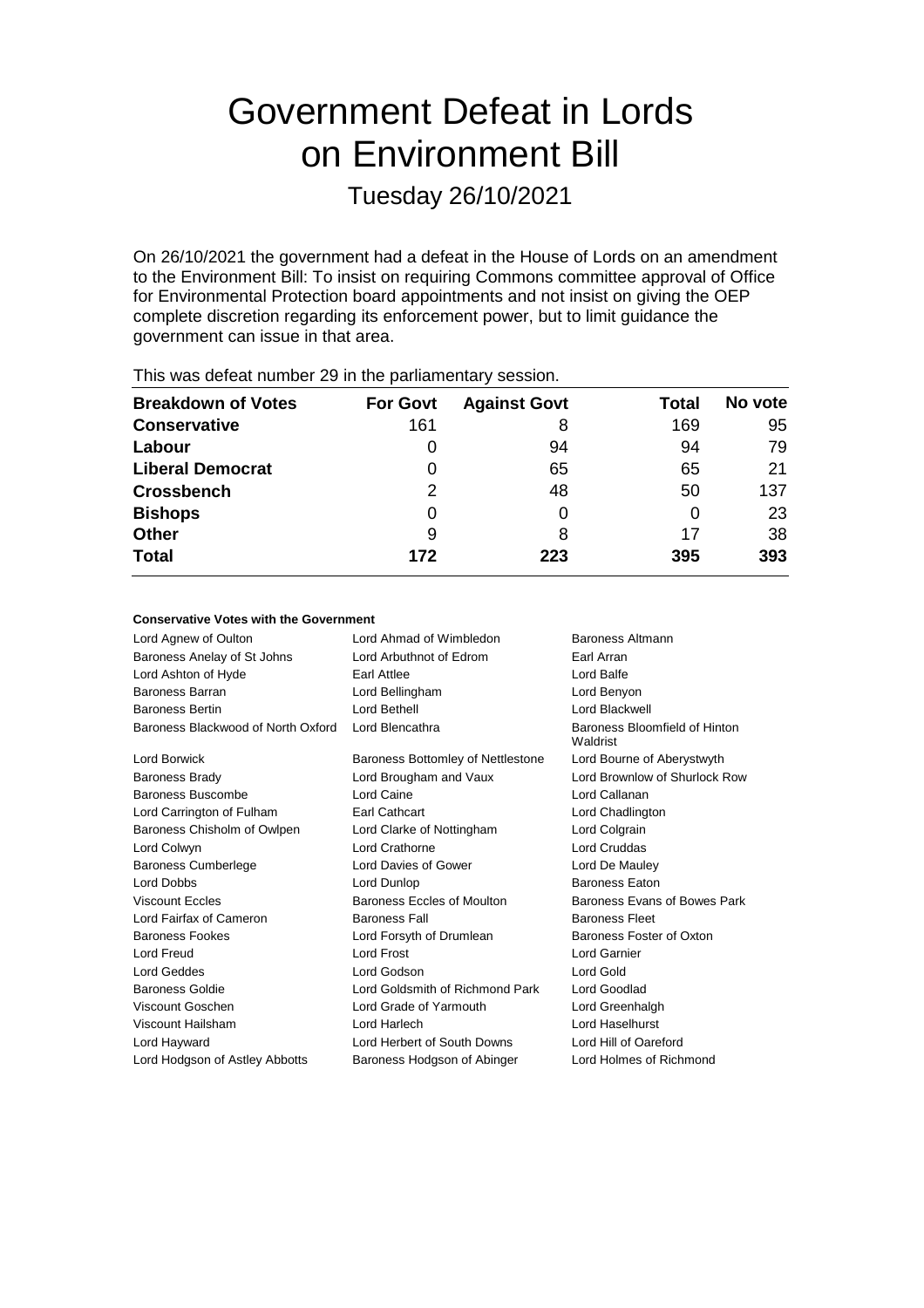Lord Horam Lord Howard of Lympne Earl Howe Lord Hunt of Wirral Lord James of Blackheath Baroness Jenkin of Kennington Lord Kamall Lord King of Bridgwater Lord Kirkham Lord Kirkhope of Harrogate Lord Lamont of Lerwick Lord Lancaster of Kimbolton Lord Lang of Monkton **Lord Leigh of Hurley** Lord Lexden Lord Lilley Earl Lindsay Lord Lingfield Lord Lucas Lord Mancroft Baroness Manzoor Lord Marland Lord Marlesford Lord McColl of Dulwich Baroness McGregor-Smith Lord McInnes of Kilwinning Lord McLoughlin Lord Mendoza **Baroness Meyer** Baroness Meyer Baroness Mobarik Baroness Mone **Baroness Morris of Bolton Lord Moylan** Lord Moynihan **Lord Naseby Baroness Neville-Rolfe** Lord Naseby Baroness Nicholson of Winterbourne Baroness Noakes Lord Norton of Louth Lord O'Shaughnessy Lord Offord of Garvel Lord Parkinson of Whitley Bay Lord Patten **Baroness Pidding** Lord Polak Lord Popat Lord Porter of Spalding Lord Reay Baroness Redfern Viscount Ridley Correct Lord Risby Lord Robathan Baroness Sanderson of Welton Lord Sandhurst Lord Sassoon **Baroness Sater** Baroness Scott of Bybrook Baroness Seccombe **Lord Selkirk of Douglas** Baroness Shackleton of Belgravia Lord Sharpe of Epsom Cord Sheikh Baroness Shephard of Northwold Lord Sherbourne of Didsbury Lord Shinkwin Lord Smith of Hindhead Lord Spencer of Alresford Baroness Stedman-Scott Lord Sterling of Plaistow Lord Stewart of Dirleton Baroness Stowell of Beeston Lord Strathclyde Baroness Stroud **Baroness Sugg Community** Baroness Sugg **Lord Suri** Lord Taylor of Holbeach Lord True Lord Tugendhat Lord Udny-Lister Lord Vaizey of Didcot Baroness Vere of Norbiton Lord Wei Lord Wharton of Yarm Lord Willetts Baroness Williams of Trafford Lord Wolfson of Tredegar Baroness Wyld Lord Young of Cookham Viscount Younger of Leckie

**Conservative Votes against the Government**

Lord Duncan of Springbank Lord Framlingham Lord Mackay of Clashfern Baroness McIntosh of Pickering Lord Randall of Uxbridge

Earl Caithness Lord Cormack Lord Deben

#### **Labour Votes with the Government**

## **Labour Votes against the Government**<br>Baroness Adams of Craigielea Lord Adonis

- Lord Bach Baroness Bakewell Lord Bassam of Brighton Lord Berkeley **Baroness Blake of Leeds** Baroness Blower Lord Blunkett **Lord Boateng** Lord Bradley **Lord Bradley** Lord Bragg **Lord Brooke of Alverthorpe** Baroness Bryan of Partick Lord Campbell-Savours **Lord Carter of Coles** Baroness Chakrabarti Baroness Chapman of Darlington Lord Coaker Lord Coallins of Highbury Baroness Corston Baroness Crawley Lord Cunningham of Felling Lord Davies of Brixton Lord Davies of Oldham Baroness Donaghy Baroness Drake Lord Dubs Lord Elder Lord Falconer of Thoroton Lord Faulkner of Worcester Lord Foulkes of Cumnock Baroness Gale Baroness Golding Lord Grantchester Lord Grocott Viscount Hanworth Lord Harris of Haringey Lord Haworth **Baroness Hayman of Ullock** Baroness Hayter of Kentish Town Baroness Healy of Primrose Hill Lord Hollick Lord Howarth of Newport Lord Hunt of Kings Heath Baroness Jones of Whitchurch Lord Khan of Burnley Baroness Lawrence of Clarendon Lord Layard Lord Lennie Lord Liddle Baroness Lister of Burtersett Lord Maxton
- 

Baroness Adams of Craigielea Lord Adonis **Baroness Armstrong of Hill Top**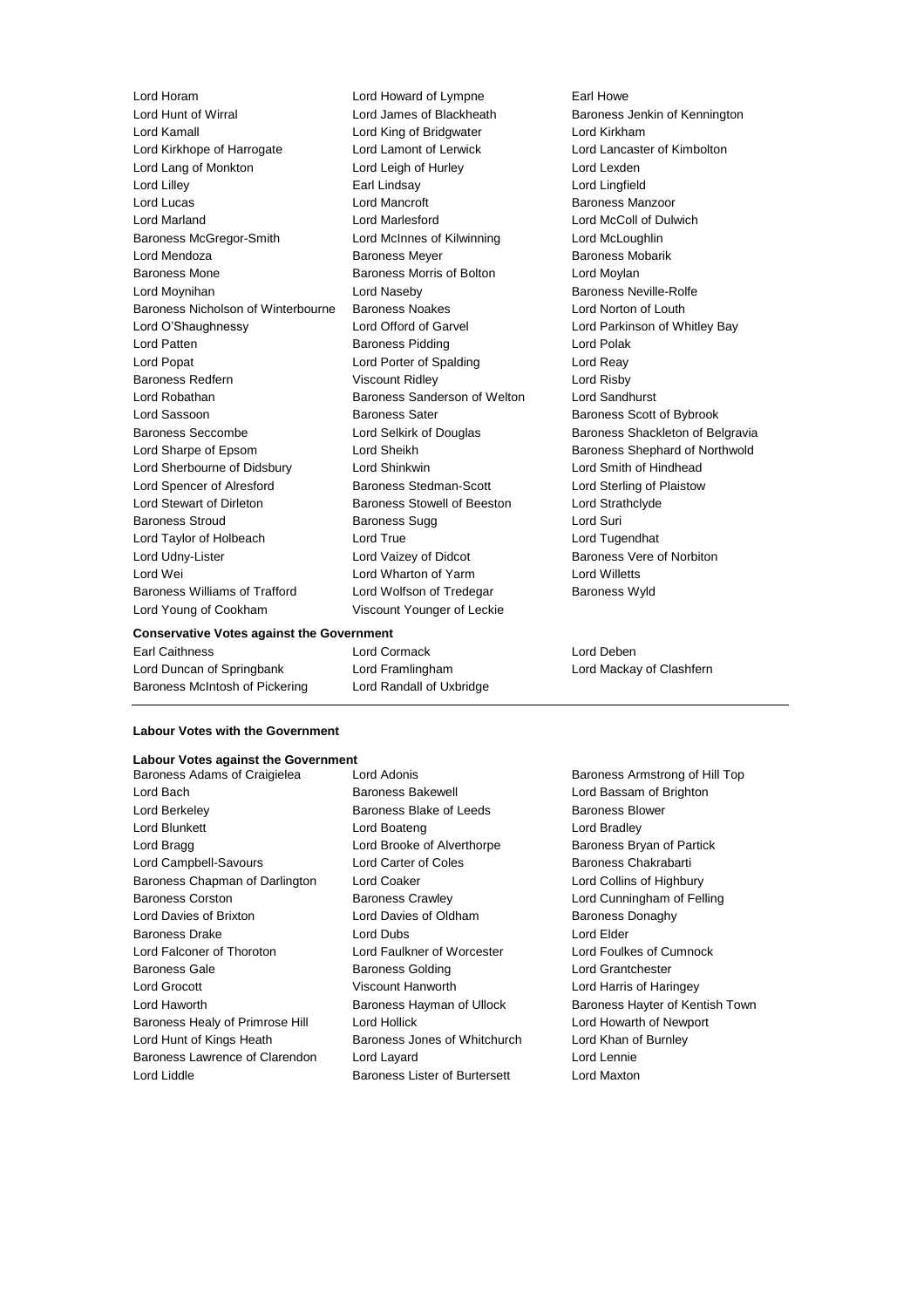Lord McAvoy Lord McConnell of Glenscorrodale Lord McKenzie of Luton Lord McNicol of West Kilbride Baroness Merron Lord Monks<br>
Baroness Morgan of Huvton Baroness Morris of Yardley Baroness Nve Baroness Morgan of Huyton Baroness Osamor **Example 2** Lord Pendry **Constructs** Baroness Pitkeathley Baroness Primarolo **Baroness Quin** Baroness Quin Baroness Ramsay of Cartvale Baroness Rebuck Baroness Ritchie of Downpatrick Lord Robertson of Port Ellen Lord Rosser **Baroness Sherlock** Lord Sikka Baroness Smith of Basildon **Lord Snape Lord Snape** Viscount Stansgate Lord Stevenson of Balmacara Baroness Taylor of Bolton Lord Tomlinson Lord Touhig **Lord Triesman** Lord Triesman **Lord Tunnicliffe** Baroness Warwick of Undercliffe Lord Watson of Invergowrie Lord Watts Lord West of Spithead **Baroness Wheeler** Baroness Whitaker Lord Whitty Baroness Wilcox of Newport Lord Winston Baroness Young of Old Scone

- 
- 

#### **Liberal Democrat Votes with the Government**

**Liberal Democrat Votes against the Government**

| Lord Addington                     | Lord Allan of Hallam             | Baroness Bakewell of Hardington<br>Mandeville |
|------------------------------------|----------------------------------|-----------------------------------------------|
| <b>Baroness Barker</b>             | Lord Beith                       | Baroness Benjamin                             |
| Baroness Bonham-Carter of Yarnbury | <b>Baroness Brinton</b>          | Lord Campbell of Pittenweem                   |
| Lord Chidgey                       | Lord Clement-Jones               | Lord Dholakia                                 |
| <b>Baroness Doocey</b>             | Baroness Featherstone            | Lord Foster of Bath                           |
| Lord Fox                           | Baroness Garden of Frognal       | Lord German                                   |
| Lord Goddard of Stockport          | <b>Baroness Grender</b>          | Baroness Hamwee                               |
| Baroness Harris of Richmond        | Lord Hussain                     | Baroness Hussein-Ece                          |
| Baroness Janke                     | <b>Baroness Jolly</b>            | Lord Jones of Cheltenham                      |
| Baroness Kramer                    | <b>Baroness Ludford</b>          | Lord Marks of Henley-on-Thames                |
| Lord McNally                       | Lord Newby                       | <b>Baroness Northover</b>                     |
| <b>Lord Oates</b>                  | Lord Paddick                     | Lord Palmer of Childs Hill                    |
| <b>Baroness Parminter</b>          | <b>Baroness Pinnock</b>          | Lord Purvis of Tweed                          |
| Baroness Randerson                 | Lord Razzall                     | Lord Redesdale                                |
| Lord Rennard                       | Baroness Scott of Needham Market | Lord Scriven                                  |
| Lord Sharkey                       | Baroness Sheehan                 | Lord Shipley                                  |
| Baroness Smith of Newnham          | Lord Stoneham of Droxford        | <b>Lord Storey</b>                            |
| Lord Strasburger                   | <b>Lord Stunell</b>              | Lord Taylor of Goss Moor                      |
| Lord Teverson                      | Lord Thomas of Gresford          | Baroness Thomas of Winchester                 |
| <b>Baroness Thornhill</b>          | Lord Tope                        | Baroness Tyler of Enfield                     |
| Lord Tyler                         | Lord Wallace of Saltaire         | <b>Baroness Walmsley</b>                      |
| Lord Willis of Knaresborough       | Lord Wrigglesworth               |                                               |
|                                    |                                  |                                               |

#### **Crossbench Votes with the Government**

Lord Carrington Lord McDonald of Salford

### **Crossbench Votes against the Government**

Lord Bichard **Baroness Boycott Baroness Boycott Lord Broers** Baroness Brown of Cambridge Lord Butler of Brockwell Lord Cameron of Dillington Lord Chartres Earl Clancarty Viscount Craigavon Lord Crisp **Lord Cromwell** Community Lord Cromwell Baroness Falkner of Margravine Lord Greenway **Lord Hannay of Chiswick** Lord Harries of Pentregarth **Baroness Hayman** Baroness Hayman Lord Hope of Craighead Lord Judge Lord Kakkar Lord Kilclooney Earl Kinnoull Lord Krebs Lord Londesborough Lord Loomba **Earl Lytton** Earl Lytton **Earl Lytton** Lord Mair

Lord Aberdare Lord Alton of Liverpool Lord Anderson of Ipswich